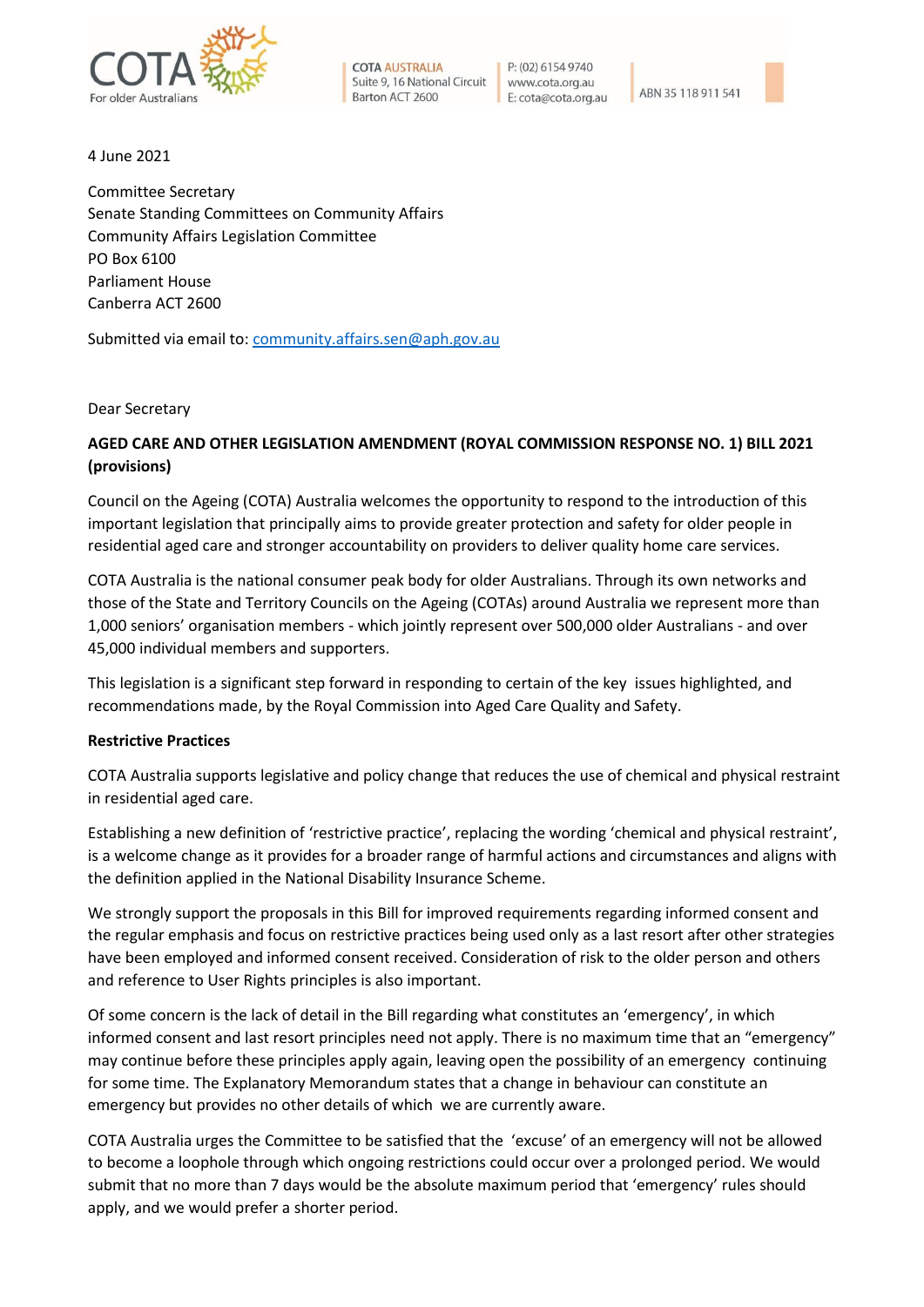Further, we note that once substituted decision makers are informed of the emergency actions taken, consent on behalf of the care recipient must be received for ongoing treatment under the non-emergency procedures.

We appreciate that the Bill, through the Quality-of-Care Principles, will allow some flexibility in practices or interventions to respond to challenging behaviour in a residential aged care setting. However, this must be balanced with ensuring that protections for residents are adhered to.

COTA Australia supports the monitoring and compliance of restrictive practices by the Aged Care Quality and Safety Commission including the power to give compliance notices to approved providers when they are not complying with last resort principles, and for civil penalties to apply for failure to comply with such notices.

## **Home Care Assurance Reviews**

COTA Australia supports greater oversight of home care providers through home care assurance reviews. The Bill enables legislative powers for the Department to both monitor the appropriateness and effectiveness of home care service delivery and inform the development of home care policy, service design and professional development of approved providers.

The Bill provides suitable detail on the scope of assurance reviews including the use of subsidies and charges, how providers structure their financial accounting, the nature and type of home care services provided, and the way providers respond to care recipients.

Importantly, the Secretary has provision to add other matters to reviews and the ability to issue notices to providers to release information and documents and notices for officers, employees, or agents to question providers to seek answers required in a review.

It is pleasing that the assurance reviews will provide greater transparency for consumers through the capacity of the Secretary to prepare and publish reports on assurance reviews including any recommendations and conclusions. It is understood that these published reports will include all information excluding information that is personal.

However, COTA Australia once again raises its concern that Section 86 in the current Aged Care Act results in restrictions on disclosure that are too broad, and this can contribute to a lack of transparency and diminished public reporting and accountability about the practices and culture of aged care services.

Under the current Act it is an offence for people working in the aged care system to record or disclose certain vaguely defined information whilst undertaking their duties, including Community Visitors and National Aged Care Advocacy Program services. Increased transparency across the aged care system, including in the future Aged Care Act, will be a key litmus test for whether the aged care reforms, based on the recommendations of the Royal Commission, will be successful.

We acknowledge that we are not lawyers or experts in drafting legislation, but COTA Australia is unable to assess with confidence the interaction of Section 86 and the proposed assurance review reports. We suggest the Committee seeks assurances that the content of 'assurance review' reports will not be hindered by Section 86 and that the Parliament should not feel it necessary to provide the Secretary with specific powers to ensure that the maximum appropriate amount of information from assurance reports is made public.

In another regard, it has been drawn to our attention that some investigations of the Aged Care Quality and Safety Commission are reportedly placing unwarranted and onerous obligations on aged care providers who offer consumers the option to 'self-manage' their home care package.